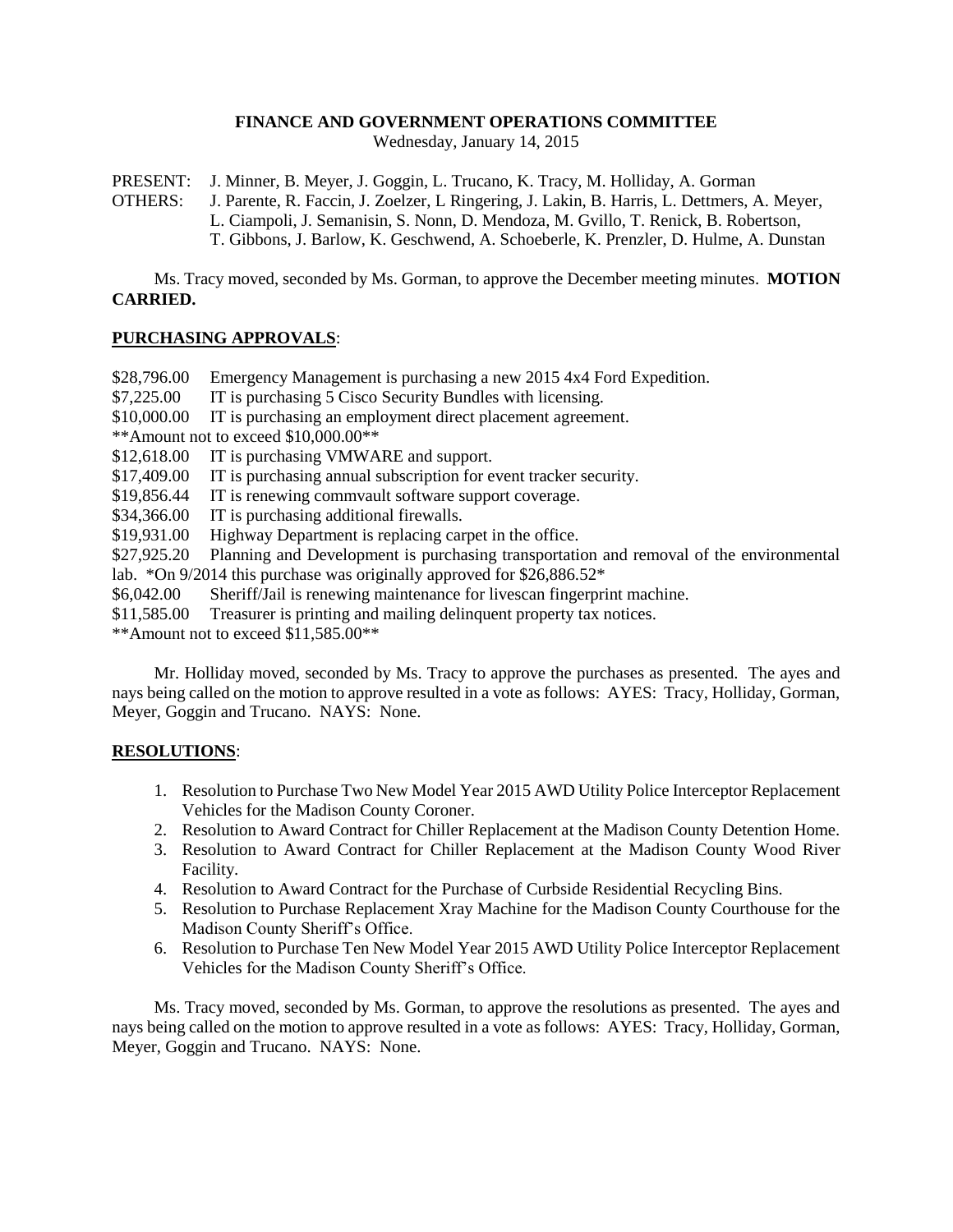J. Parente presented the following resolutions:

- 1. An Ordinance Revising Madison County Clerk Fees.
- 2. An Ordinance Revising Madison County Recorder Fees.
- 3. An Ordinance Revising Madison County Sheriff's Fees.

Ms. Tracy moved, seconded by Ms. Gorman, to approve the fee resolutions as presented. The ayes and nays being called on the motion to approve resulted in a vote as follows: AYES: Tracy, Holliday, Gorman, Meyer, Goggin and Trucano. NAYS: None.

#### **MOTEL TAX:**

Months Collected: September, October and November, 2014

| Total Amt. Collected:      | \$1,696.96  |
|----------------------------|-------------|
| 5% Admin Withheld:         | $\$\,84.85$ |
| Amt. to be Distributed:    | \$1,612.11  |
| Amt. to Alton/Twin Rivers: | \$806.06    |
| Amt. to SW IL Tourism:     | \$806.06    |

Mr. Holliday moved, seconded by Ms. Tracy, to approve the motel tax as presented. The ayes and nays being called on the motion to approve resulted in a vote as follows: AYES: Tracy, Holliday, Gorman, Meyer, Goggin and Trucano. NAYS: None.

#### **REFUNDS**:

- \$1075.00 Refund issued from Probation, payable to the Madison County Circuit Clerk, due to funds deposited into wrong account.
- \$43.00 Refund issued from Health Dept, payable to individuals due to overpayment of clinic fees.

Ms. Tracy moved, seconded by Ms. Gorman, to approve the refunds as presented. The ayes and nays being called on the motion to approve resulted in a vote as follows: AYES: Tracy, Holliday, Gorman, Meyer, Goggin and Trucano. NAYS: None.

R. Faccin submitted the Report of Claims and Transfers.

Ms. Tracy moved, seconded by Mr. Holliday, to approve the report as submitted. The ayes and nays being called on the motion to approve resulted in a vote as follows: AYES: Tracy, Holliday, Gorman, Meyer, Goggin and Trucano. NAYS: None.